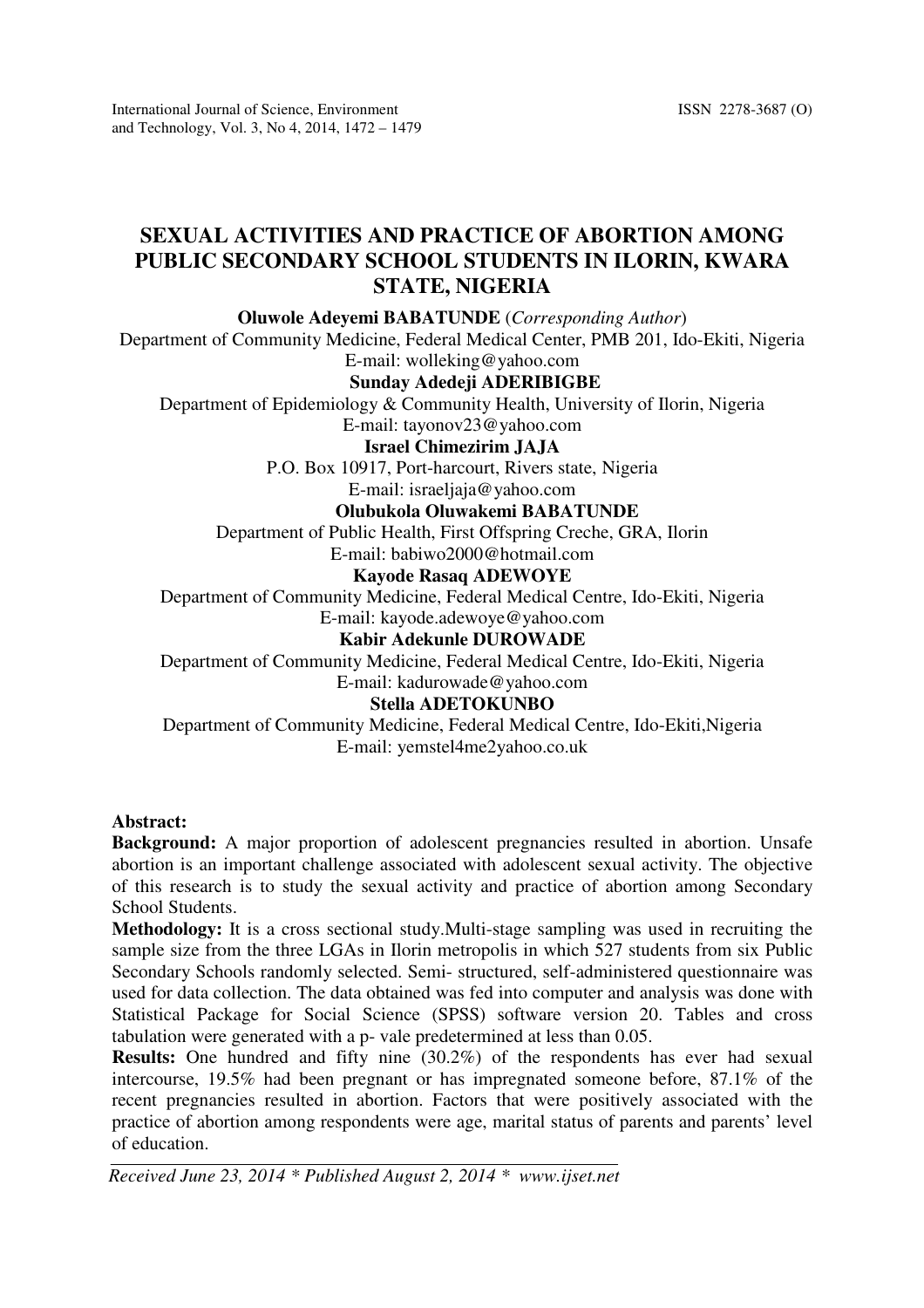Conclusion: Early introduction of sex education and importance and use of contraception in our schools will help to reduce teenage pregnancy and its consequences Keywords: Sexual activity, Practice, Abortion.

### Introduction

Adolescents constitute 20% of the world's population and about 18% of Nigeria's total population<sup>1-3</sup>. Teenage sexual activity is increasing globally with a trend towards early onset<sup>4-</sup> <sup>6</sup>. In Nigeria, as many as 20% to 50% of adolescents have initiated sexual activity with the age of first sexual intercourse ranging between 14-18 years across the various geographical zones<sup>1,4,7,8,9</sup>. About 20% of teenagers conceive during their first sexual exposure and fifty percent within the first six months<sup>4</sup>. The younger the age of initiation of sexual intercourse, the greater the likelihood of pregnancy<sup>4</sup>.

Teenage pregnancy is a major public health problem the world over and its incidence is on the increase<sup>10,11</sup>. It is one of the most unfavorable outcomes of adolescent sexual activity<sup>4</sup>. It constitutes a health hazard to both the mother and the fetus. The mother is at increased risk of pregnancy induced hypertension, anemia, obstructed labor and its sequale<sup>12,13</sup>. The fetus is prone to be delivered preterm, small for gestational age and has an increased risk of peri-natal  $death^{13}$ .

A major proportion of adolescent pregnancies resulted in abortion<sup>12,14</sup>. Unsafe abortion is an important challenge associated with adolescent sexual activity. Unsafe abortion is a procedure for terminating unwanted pregnancy that is performed by someone lacking in necessary skills or in an environment lacking minimal standard<sup>15,16</sup>. In most African countries, abortion remains both unauthorized and unsafe and is a leading cause of maternal deaths accounting for a global average of  $13\%$  of pregnancy related deaths<sup>15</sup>. Sixteen percent of maternal deaths were due to adolescent abortion<sup>2</sup>. In studies done by Aderibigbe and Abiodun in Ilorin, 89.5% and 64% respectively of adolescents unwanted pregnancies ended up being terminated<sup>12,14</sup>. The objective of this research is therefore, to study the sexual activity and practice of abortion among Secondary School Students in Ilorin, Kwara State, Nigeria

#### Methodology

The study was carried out among Public secondary school students aged between 10-19years in Ilorin, Kwara State, Nigeria. It is descriptive cross sectional study. Multi-stage sampling technique was used to determine the study 527 students from six Public Secondary Schools randomly selected from the three LGAs that makes up Ilorin metropolis. Pre-tested, semi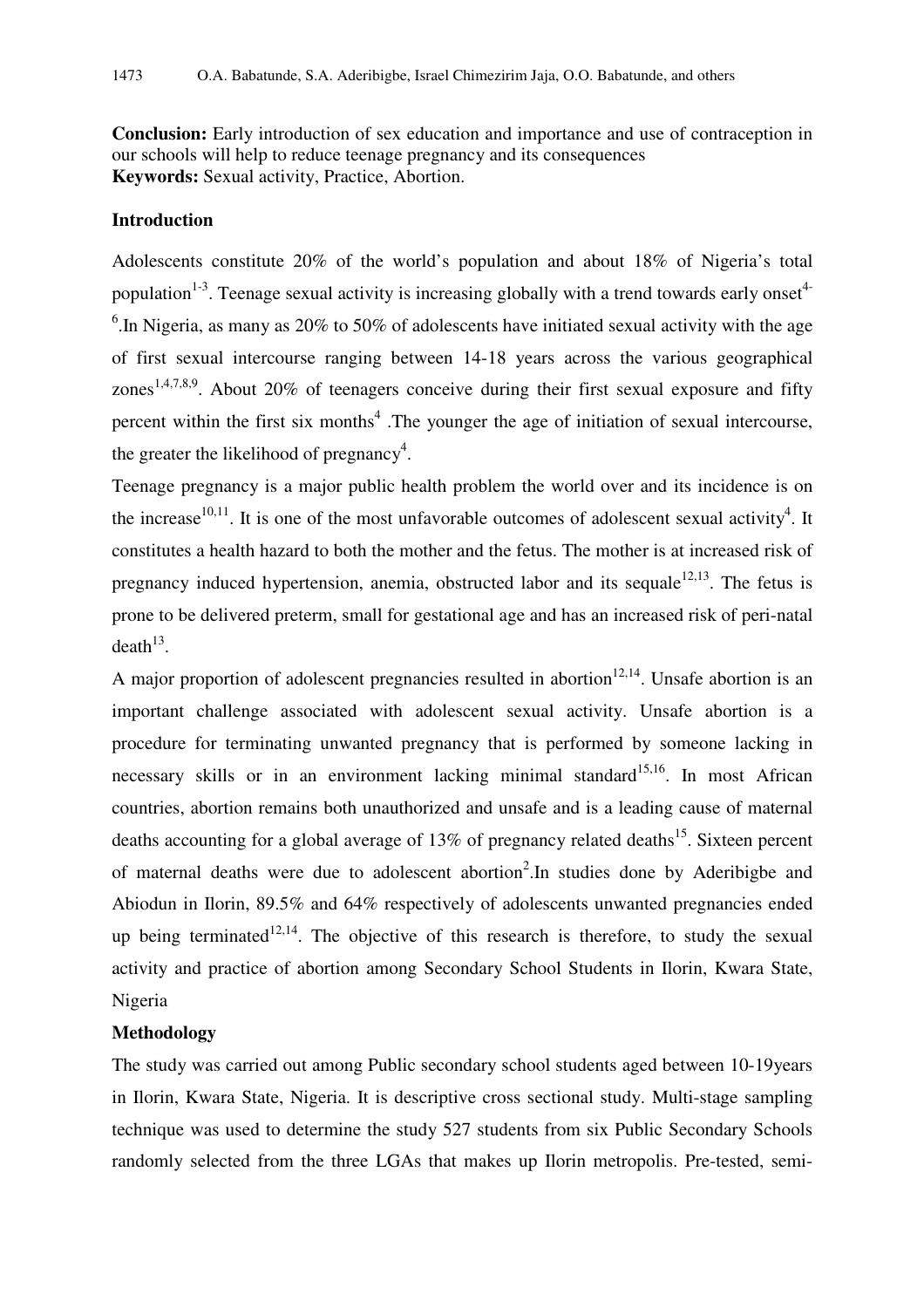structured, self administered questionnaire was used for data collection. The data obtained was fed into computer and analysis was done with Statistical Package for Social Science (SPSS) software version 20. Tables and cross tabulation were generated with a p- vale predetermined at less than 0.05.

## Result

Five hundred and twenty seven questionnaires were returned. Mean age of respondents was 14.52±1.07. Majority were Females (50.7%), Yoruba tribe (63.2%) and Muslims (51.2%). One hundred and fifty nine (30.2%) of the respondents has ever had sexual intercourse with mean number of sexual partners since sexual initiation being 2.06±0.91; 67.3% of respondents had ever use any form of contraception, majorly, Condom (59.1%), Safe periods (19.5%), withdrawal (17.0%) and Emergency Contraception (12.6%); 19.5% had been pregnant or has impregnated someone before, 87.1% of the recent pregnancy resulted in abortion while 12.9% were delivered. Factors that were associated with practice of abortion among respondents were age (with a p-value of 0.000), marital status of parents (with a pvalue of 0.000), Mother's level of education (with a p-value of 0.001).

#### **Discussion**

One hundred and fifty nine (30.2%) of the respondents has ever had sexual intercourse. This is similar to studies done in Port Harcourt, Ilorin, Ibadan and Plateau state where 25.75%, 28.2%, 28.7%, and 34% respectively were sexually active<sup>4,12,16,17</sup>. However, the result by Ameh et al, in Northern Nigeria showed that only 12.6% were sexually active<sup>18</sup>. This may be due to concealment of cases and underreporting, especially when one considers the practice of early marriage from that part of the country.

A good proportion (67.3%) of the respondents haves ever used contraception before. This can explain the pregnancy rate of 19.5%. However, of those that has ever been pregnant or has impregnated someone before, 87.1% had induced abortion. This result agreed with those of studies by Aderibigbe et al, Abiodun et al and Cadmus et al, where 89.5%, 63.5% and 93.3% respectively of all pregnancy were eventually aborted $12,14,16$ .

Factors that are significantly associated with practice of abortion among respondents includes age, marital status, mother's level of education and father's level of education

Conclusion: It is concluded that early introduction of sex education and importance and use of contraception in our schools is necessary to reduce the prevalence of teenage pregnancy and its consequences.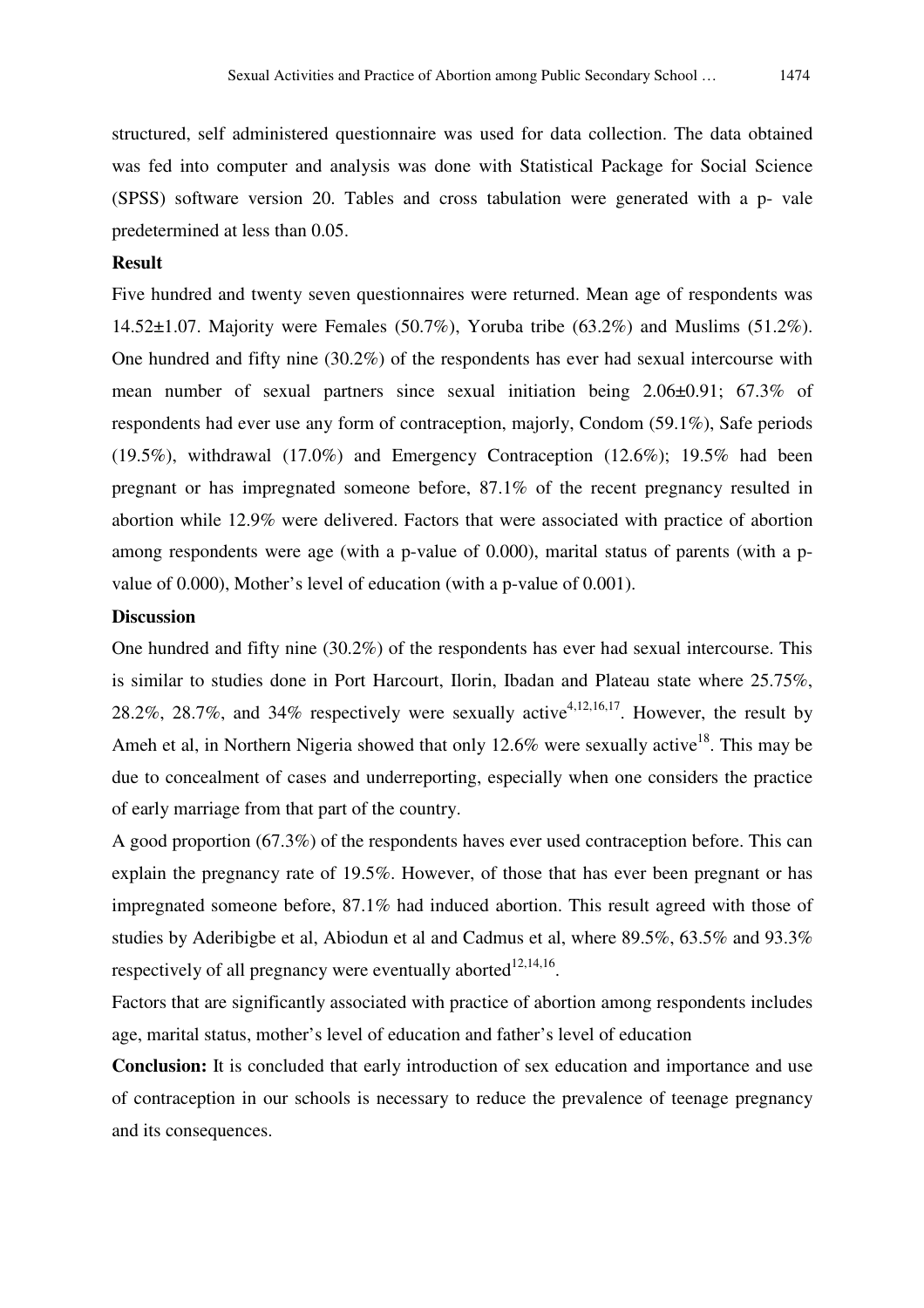#### References

[1] Aderibigbe SA, Araoye MO. Effect of Health Education on Sexual Behaviour of Students of Public Secondary Schools in Ilorin, Nigeria. European Journal of Scientific Research. 2008; 24(1): 33-41.

[2] Nigerian Population Commission, Federal Republic of Nigeria. Nigeria Demographic and Health Survey 2008; Preliminary Report. MEASURE DHS, ICF Macro Calverton, Maryland USA. 2009: 1-37.

[3] Federal Republic of Nigeria. Federal Republic of Nigeria official Gazette of the 2006 National population and housing census. The Federal Government Printer Lagos, Nigeria FGP 71/52007/2, 500(OL24). 2007; 94(24): 175-198.

[4] Anochie IC, Ekpeme EE. Prevalence of sexual activity and outcome among female secondary schools in Port-Harcourt Nigeria.Afr J Reprod Health. 2001; 5(2): 63-67.

[5] Otoide VO, Oronsaye F, Okonofua FE. Why Nigerian Adolescents Seek Abortion Rather than Contraception: Evidence from Focus-Group Discussions. International Family Planning Perspectives. 2001; 27(2): 77-81

[6] Graham A, Moore L, Sharp D, Diamond I. Improving teenagers' knowledge of emergency contraception: cluster randomised controlled trial of a teacher led intervention. British Medical Journal. 2002;324(7347):1179.

[7] American Academy of Paediatrics' Policy Statement. NPolicy statement on contraception and adolescents. Pediatric. 2007; 104(5): 1161 - 1166.

[8] Temin MJ, Okonofua FE, Omorodion OF, Renne EP, Coplan P, Heggenhougen HK, Kaufman J. Perceptions of sexual behaviour and knowledge about sexually transmitted diseases among adolescents in Benin City, Nigeria. IntFamPlannPerspect.1999; 25: 186-195. [9] Okpani AOU, Okpanu JU. Sexual activity and contraceptive use among female

adolescents- A report from Port-Harcourt, Nigeria. Afr J Reprod Health.2000; 4: 40-47.

[10] Aboyeji AP. Obstetrics outcome of teenage primigravidae in Ilorin. Nigeria Med. J. 1997;33: 56-59.

[11] Boyd A.The world's youth 2000. Washington, DC: Population Reference. Bureau, 2000. [12] Aderibigbe SA, Araoye MO, AkandeTM,Musa OI, Monehin OJ, Babatunde OA. Teenage pregnancy and prevalence of abortion among in –school Adolescents in North central Nigeria.Asian Social Science. Vol.7 No1, January 2011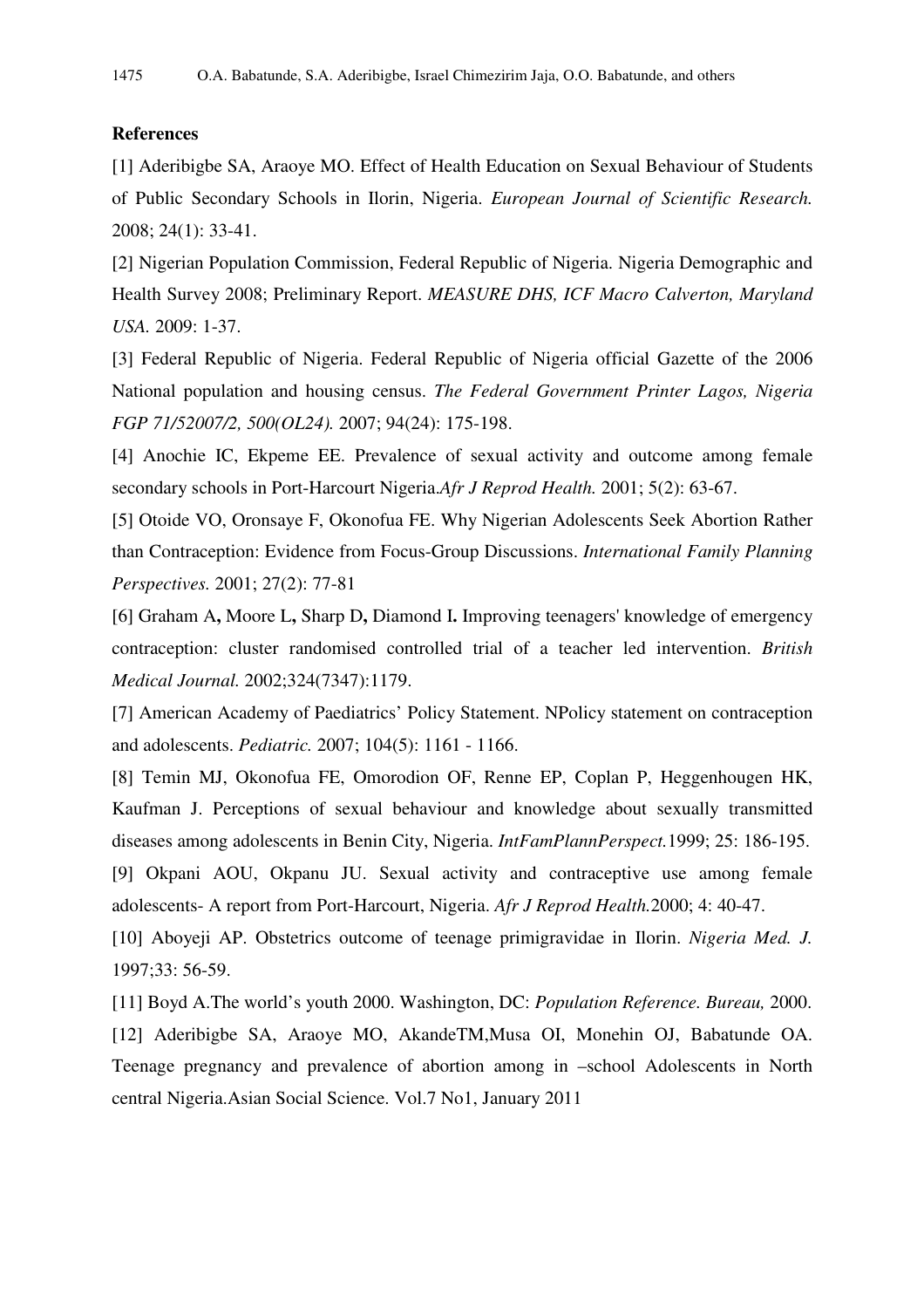[13] Uwaezuoke IO, Uzochukwu SC, Nwagbo FE, Onwujekwe OE. Determinants of Teenage pregnancy in Rural communities of Abia State, South East Nigeria. Journal of College of Medicine 2004. 9:28-33

[14] Abiodun OM, Balogun OR. Sexual activity and contraceptive use among young female students of tertiary educational institutions in Ilorin, Nigeria.Contraception. 2009;79(2):146- 9.

[15] World Health Organization editor. Unsafe abortion: Global trend and Regional Estimates of the Incidence of Unsafe abortion and associated mortality in 2000. 4<sup>th</sup> edition. Geneva, WHO; 2004 a

[16] Cadmus EO, Owoaje ET. Knowledge about t and practice of abortion among female Undergraduates in the University of Ibadan, Nigeria. Ann Ibd.pg.Med 2011. Vol.9 No 1. 19- 23

[17] Gail B. Slap, Lucy Lot, Comfort A Daniyan, Therese M Zink, Paul A Succop. Sexual behavior of adolescents in Nigeria: cross sectional survey of Secondary School Students. BMJ, 2003;236:15

[18] Ameh N, Adesiyun AG, Ozed-Williams C, Ojabo AO, Avidime S, Umar-Sullyman, et al. Reproductive Health in Nigeria. Journal of Pediatrics Adolescent Gynecology. July 2009.

| <b>Variable</b>                                                          |                 | Frequency | Percentage |
|--------------------------------------------------------------------------|-----------------|-----------|------------|
| <b>Ever had Sexual Intercourse</b>                                       |                 |           |            |
|                                                                          | Yes             | 159       | 30.2       |
|                                                                          | N <sub>o</sub>  | 368       | 69.8       |
|                                                                          | <b>Total</b>    | 527       | 100.0      |
| Number of times engaged in<br>sexual intercourse in the past 3<br>months |                 |           |            |
|                                                                          | $1 - 2$         | 69        | 43.4       |
|                                                                          | $\geq$ 3        | 90        | 56.6       |
|                                                                          | <b>Total</b>    | 159       | 100.0      |
| <b>Mean number of times</b>                                              | $2.20 \pm 1.05$ |           |            |
| <b>Number of sexual partners</b><br>since sexual initiation              |                 |           |            |
|                                                                          | $1 - 2$         | 129       | 81.1       |

Table 1: Sexual Activity among respondents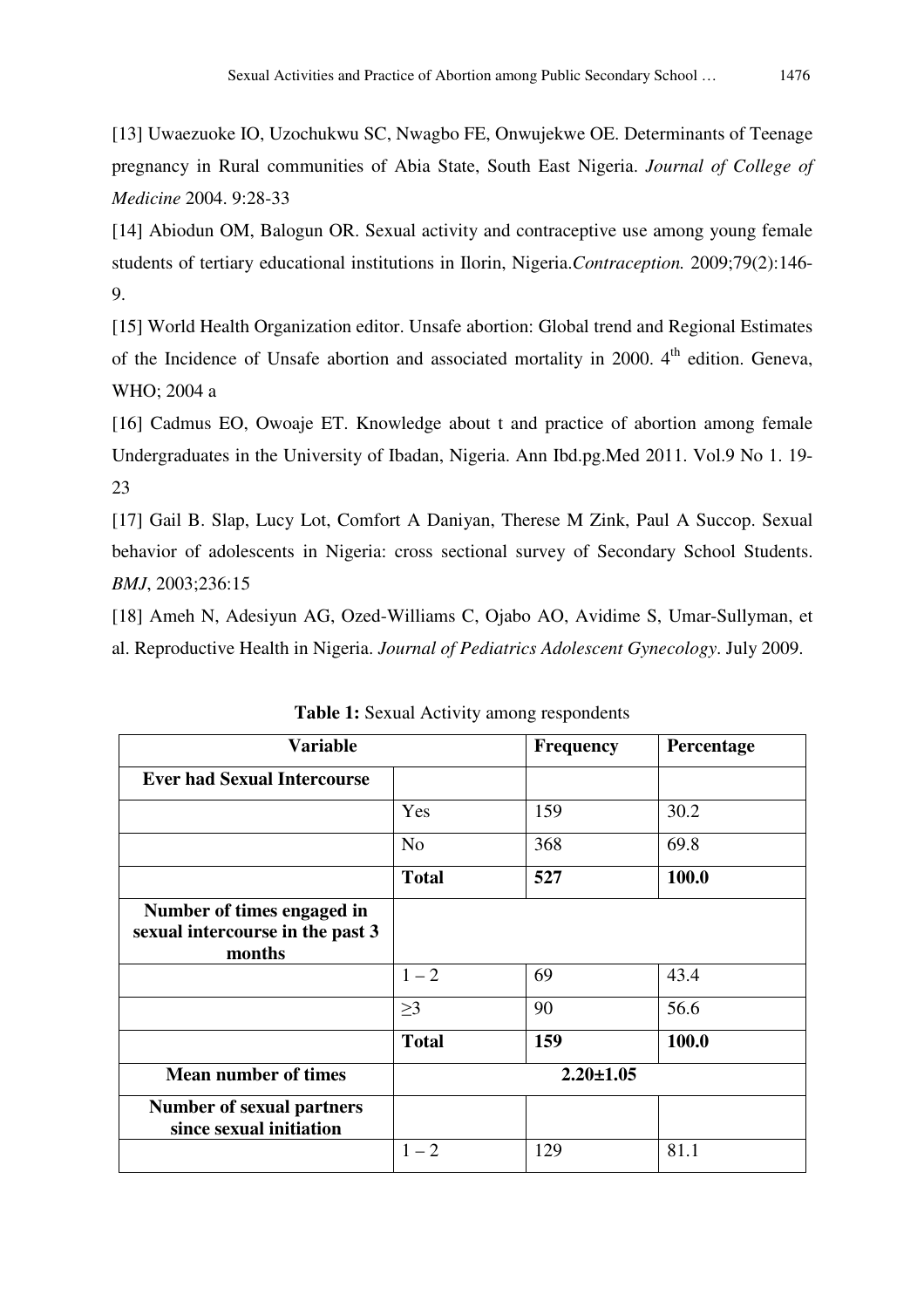|                                                           |                 | 30  | 18.9  |
|-----------------------------------------------------------|-----------------|-----|-------|
|                                                           | <b>Total</b>    | 159 | 100.0 |
| Mean number of sexual<br>partners since sexual initiation | $2.06 \pm 0.91$ |     |       |

| <b>Variable</b>                        |                            | <b>Frequency</b> | Percentage |
|----------------------------------------|----------------------------|------------------|------------|
|                                        |                            |                  | $N = 159$  |
| Ever used any form of<br>contraception |                            |                  |            |
|                                        | Yes                        | 107              | 67.3       |
|                                        | N <sub>o</sub>             | 52               | 32.7       |
| <b>Type of Contraception used</b>      |                            |                  |            |
|                                        | Condom                     | 94               | 59.1       |
|                                        | Safe Periods               | 31               | 19.5       |
|                                        | Withdrawal                 | 27               | 17.0       |
|                                        | Emergency<br>Contraception | 20               | 12.6       |
|                                        | Oral Contraceptive Pills   | 12               | 7.6        |
|                                        | Spermicide                 | 12               | 7.6        |
|                                        | Rhythm Method              | 3                | 1.9        |

Table 2: History of Contraception Use and Type Used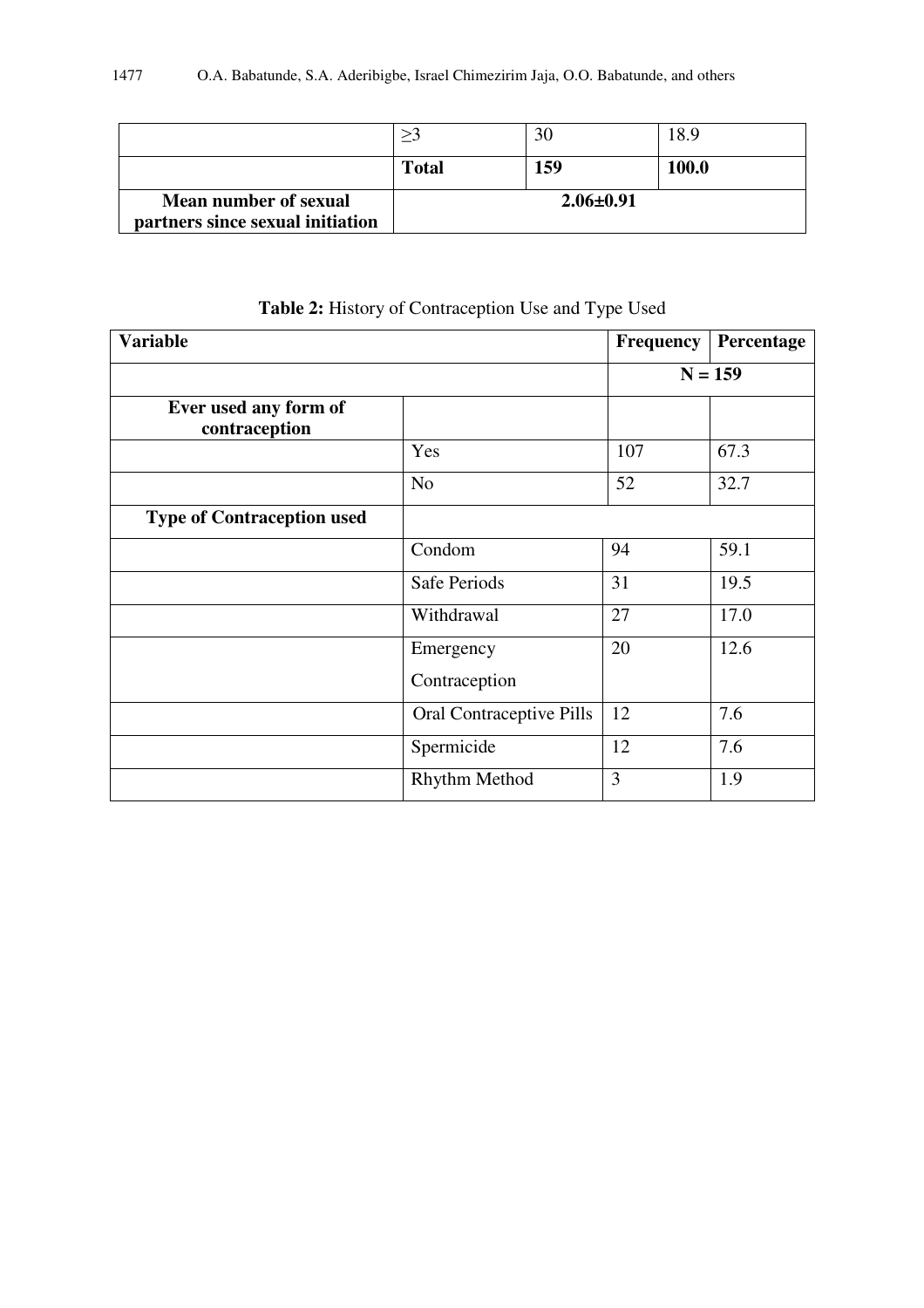| <b>Variable</b>                                                        |                | <b>Frequency</b> | Percentage |
|------------------------------------------------------------------------|----------------|------------------|------------|
| Ever been pregnant or<br>impregnated someone before                    |                |                  |            |
|                                                                        | Yes            | 31               | 19.5       |
|                                                                        | N <sub>o</sub> | 128              | 80.5       |
|                                                                        | <b>Total</b>   | 159              | 100.0      |
| Number of times been pregnant or<br>impregnated someone before         |                |                  |            |
|                                                                        | $\mathbf{1}$   | 26               | 83.9       |
|                                                                        | $\geq$ 2       | 5                | 16.1       |
|                                                                        | <b>Total</b>   | 31               | 100.0      |
| Mean number of times been<br>pregnant or impregnated someone<br>before |                | $1.13 \pm 0.11$  |            |
| <b>Outcome of most recent pregnancy</b>                                |                |                  |            |
|                                                                        | Abortion       | 27               | 87.1       |
|                                                                        | Delivery       | $\overline{4}$   | 12.9       |
|                                                                        | Total          | 31               | 100.0      |

Table 3: Pregnancy History and Outcome of Pregnancy

Table 4: Factors Affecting Practice of Abortion among Respondents

| <b>Variable</b> |              | <b>Ever had Abortion before</b>     |                |
|-----------------|--------------|-------------------------------------|----------------|
|                 |              | Yes                                 | N <sub>0</sub> |
| Age(years)      | $10 - 13$    | 1(0.5)                              | 185 (99.5)     |
|                 | $14 - 16$    | 16(6.0)                             | 250(94.0)      |
|                 | $17 - 19$    | 14(18.7)                            | 61(81.3)       |
|                 |              | $\overline{X^2} = 31.75$ P = 0.0000 |                |
| <b>Sex</b>      | Male         | 19(7.3)                             | 241 (92.7)     |
|                 | Female       | 12(4.5)                             | 255(95.5)      |
|                 |              | $X^2 = 1.41$ P = 0.2352             |                |
| <b>Religion</b> | Christianity | 18(7.0)                             | 239 (93.0)     |
|                 | Islam        | 13(4.8)                             | 257(95.2)      |
|                 |              | $X^2 = 0.78$ P = 0.3776             |                |